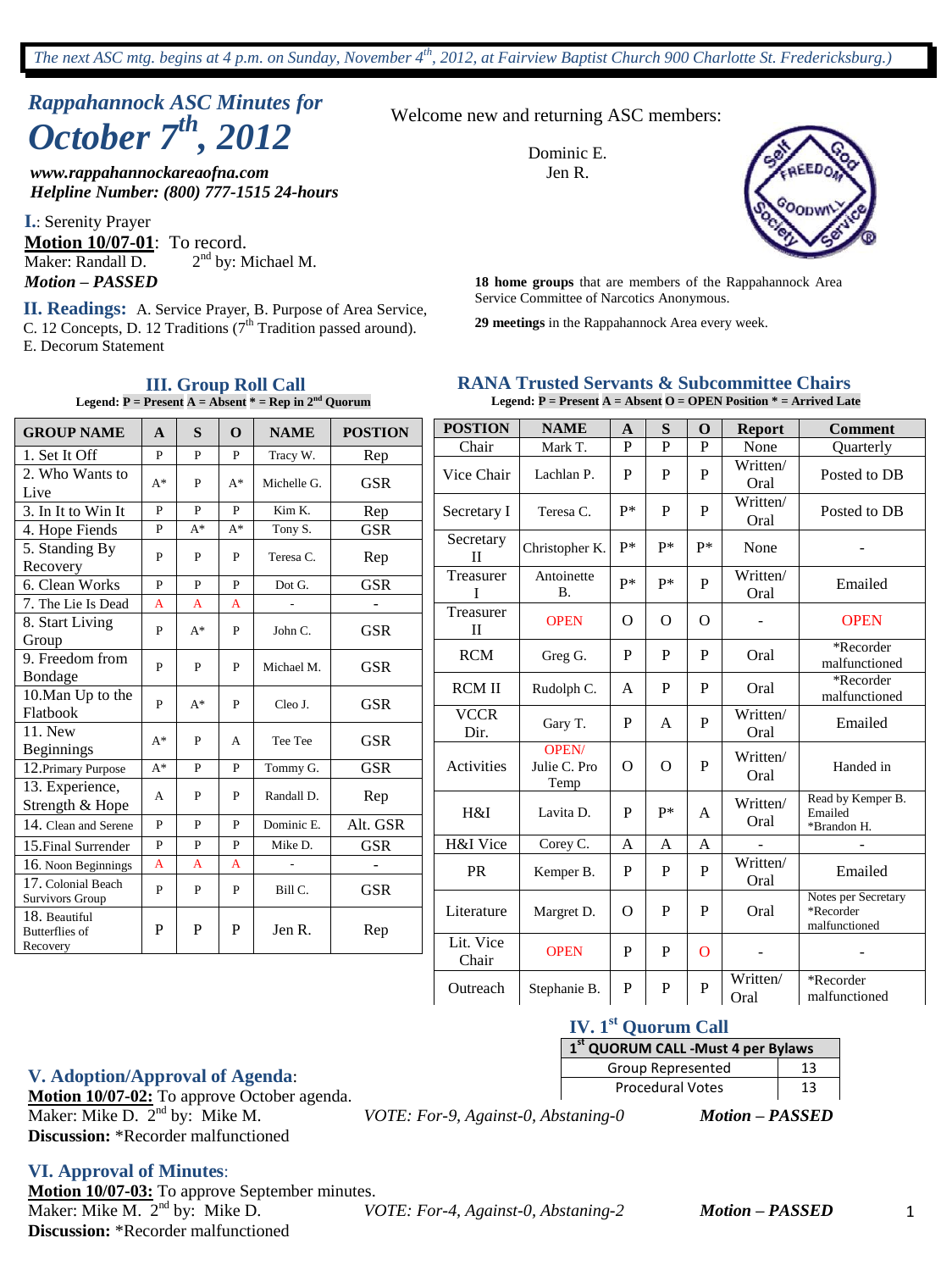# **VII.-X. Administrative Reports**

#### **VII. Secretary Report I**: Given by Secretary I, Teresa C.

#### Good afternoon RANA,

The minutes were sent out to September 16<sup>th</sup> along with the current Open Area positions and requirements for Treasure II, Activities Chair, and Literature Vice Chair and the currently filled Area positions and the terms. Just as reference, the Outreach Chair is the next position that will be up in March of 2013 IF all goes well.

I also called out in the body of that email there were 3 motions to be voted on – 1 Regional and 2 Area. In effort to assist Area and Subcommittee Chairs in the budget process for 2013 that starts this month I sent a copy of the excel 2012 Budget showing an example of the Secretary Budget as a sample.

Regarding the Treasurer format discussed last month, I downloaded the format from the Dropbox and forwarded to the Treasurer on September 8th and October 6th as she does not have access to the current Dropbox. The PR Chair, Kemper and I discussed the Dropbox briefly last month after Area as the former Treasurer, Lili D. had sent this up and this account is tied to her personal Dropbox Account. Kemper mentioned he would be able to set us up a new account and we could move our files over to it so we can set up members that would need access, such as the current Treasurer, Antoinette B.

I want to Thank all of you that sent me your typed reports as this really saves me a ton of time when compiling the Minutes! The remaining combined Secretary I and II budget for as of September 2012 is \$70.95, to date we have spent \$169.05 of the total \$240.00.

Thank you for allowing me to serve, Teresa C.

|           |                                                                                   |                   |   |                          | annual budget: \$     |   | 240.00  |
|-----------|-----------------------------------------------------------------------------------|-------------------|---|--------------------------|-----------------------|---|---------|
|           |                                                                                   |                   |   |                          | remaining balance: \$ |   | 70.95   |
|           |                                                                                   |                   |   |                          |                       |   |         |
| when      | transaction                                                                       | how               |   | amount                   |                       |   | balance |
| anuary    | Motion 01/12-5 - ink cartiages                                                    | <b>Check 1058</b> | s | 108.00                   |                       | s | 132.00  |
| february  | None                                                                              | None              | s | $\overline{\phantom{0}}$ |                       | s | 132.00  |
| march     | None                                                                              | None              | s | ٠                        |                       | s | 132.00  |
| april     | None                                                                              | None              | s | ۰                        |                       | s | 132.00  |
| may       | Motion 05/06-7 - Reimberse Treasurer for<br>print costs from Staples for reports. | <b>Check 1875</b> | s | 20.00                    |                       | s | 112.00  |
| iune      | Motion 06/03-11 - Pay for paper, ink &<br>envelopes                               | Check 1884        | s | 25.00                    |                       | s | 87.00   |
| iuly      | Motion 0//01-0/ - Remibersement for<br>hanging folders                            | Check ?           | s | 16.05                    |                       | s | 70.95   |
| auqust    | None                                                                              | None              | s | ٠                        |                       | s | 70.95   |
| september | None                                                                              | None              | s | ۰                        |                       | s | 70.95   |
|           |                                                                                   |                   | s | 169.05                   |                       |   |         |

SECRETARY I & II

2012 BUDGETED EXPENSES

**Discussion:** \*Recorder malfunctioned

# **VII. Secretary Report II**: No report

**Discussion**: \*Recorder malfunctioned

**VII.V Chair Report**: No report. **Discussions:** \*Recorder malfunctioned

## **VIII. Vice Chair Report**: Given by Vice Chair, Lauchlan P.

This month I was tasked with getting our newly elected Treasurer put on the Area bank account. I was unable to complete this task. This was no fault of our Treasurer, but a lack of follow through on my part.

I will make sure that it is taken care of this month to amend the lapse of responsibility last month.

I would like to remind the area that I am still willing to meet with any GSR's that want to, or need help with, placing their own orders to Free State for literature.

Thank you for allowing me to serve. Love and Respect, Lauchlan P. **Discussion:** \*Recorder malfunctioned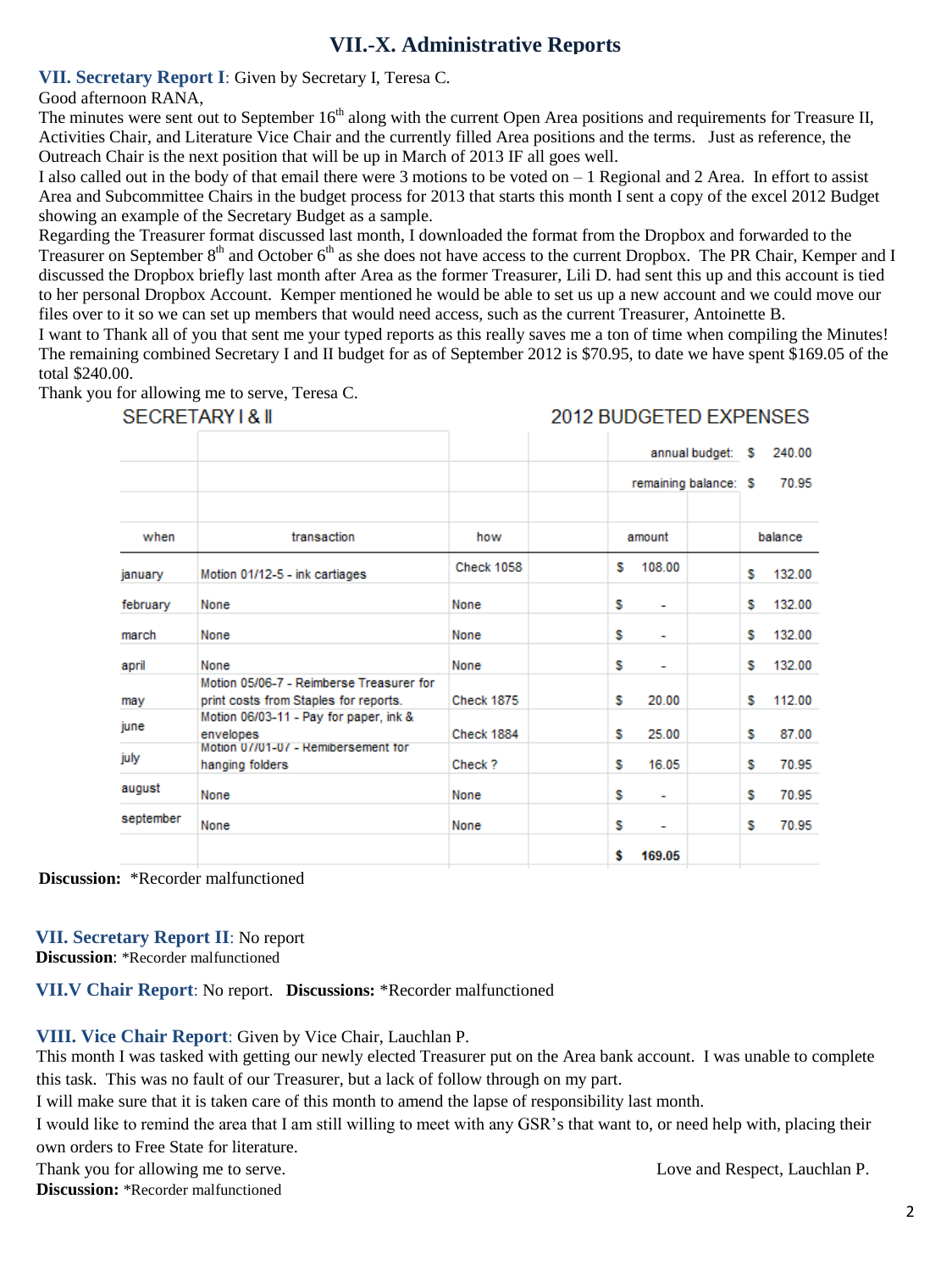#### **IX. Treasurer I Report**: Given by Treasure I, Antoinette B.

Good Afternoon,

The Treasurer is pleased to report that all is well. I want to touch on a few things before I begin my report.

1. I do not have the mailbox key in my possession.

2. I am still not on the account however I am not letting that deter me from doing the best job I can.

Theresa sent me the format however it did not come out quite right so I am going to list what the groups and what they gave at last Area Service.

**September 2, 2012** Set It Off- \$10.00 Literature Income: \$264.00 Standing By Recovery-\$20.00 Survivors Group- \$50.00 Experience, Strength & Hope- \$22.47 7th Tradition: \$28.00 Freedom For Bondage-\$10.00 Who Wants to Live-\$1.96 Clean &Serene-\$5.00 Start Living-\$10.00 Total Group Deposit: \$531.43 Clean Works-\$30.00 In It to Win It-\$10.00 Man Up to Recovery-\$20.00 New Beginnings-\$50.00 **Total - \$239.43**

Hopefully by next Area I can have a bank statement so that I can give a more accurate report of all transactions as far as the true total minus the checks we have written to see what our exact funds available balance is I rather not quote it until I have the proper paper work to support it . I am grateful for the opportunity to serve our Area.

In Loving Service, Antoinette B., Treasurer I **Discussion:** \*Recorder malfunctioned Secretary note: (Mark T./Antoinette B.) *We paid Freestate \$189.10 in September for literature.*

**IX. Treasurer II Report**: Open Position. None given.

**X. RCM Report**: No report handed in – No Regional meeting attended and to report on. \*Recorder malfunctioned

# **XI. Subcommittee Reports**

**A. Activities Report**: OPEN POSITION. Given by Julie C. – Pro Temp. No Report.

First of all I would like to thank ASC for allowing me to serve.

Activities is trying to regroup and start working on a speaker jam which the theme on is Fractured Personalities. Date to be determined.

Still have not figured out what we are doing for the holidays, honestly trying to rebuild the group…

In Loving Service, Julie C.

**Discussion: \****Recorder malfunctioned.*

**B. Hospitals & Institutions (H&I) Report**: Written by Chair, Lavita D., read by PR Chair, Kemper B.

Hey all I know this is last minute...I will not be able to attend the ASC this month. I have some health issues...

Things are moving right along...we have two commitments Bowling Green on Wed nights at 7pm and Stafford Men's Diversion Center the 3rd Monday of each month our first meeting we had 34 men show up.

Our subcommittee meeting is next Sunday at 5pm at the shelter our focus will be to support PR in regards to the meeting schedule. And begin to plan on how to support holiday marathon meetings.

No changes to our budget. Still remains at \$350.00

ILS, Lavita (505-353-1179)

**Discussion: \****Recorder malfunctioned.*

**C. Literature Chair Report**: Given by Chair, Margret D.

*No order was placed for October. \$264 in literature was sold last month. 16 copies of the new book – Living Clean, will be ordered for home groups to purchase.* **Discussion:** *Covered in oral report above.*

3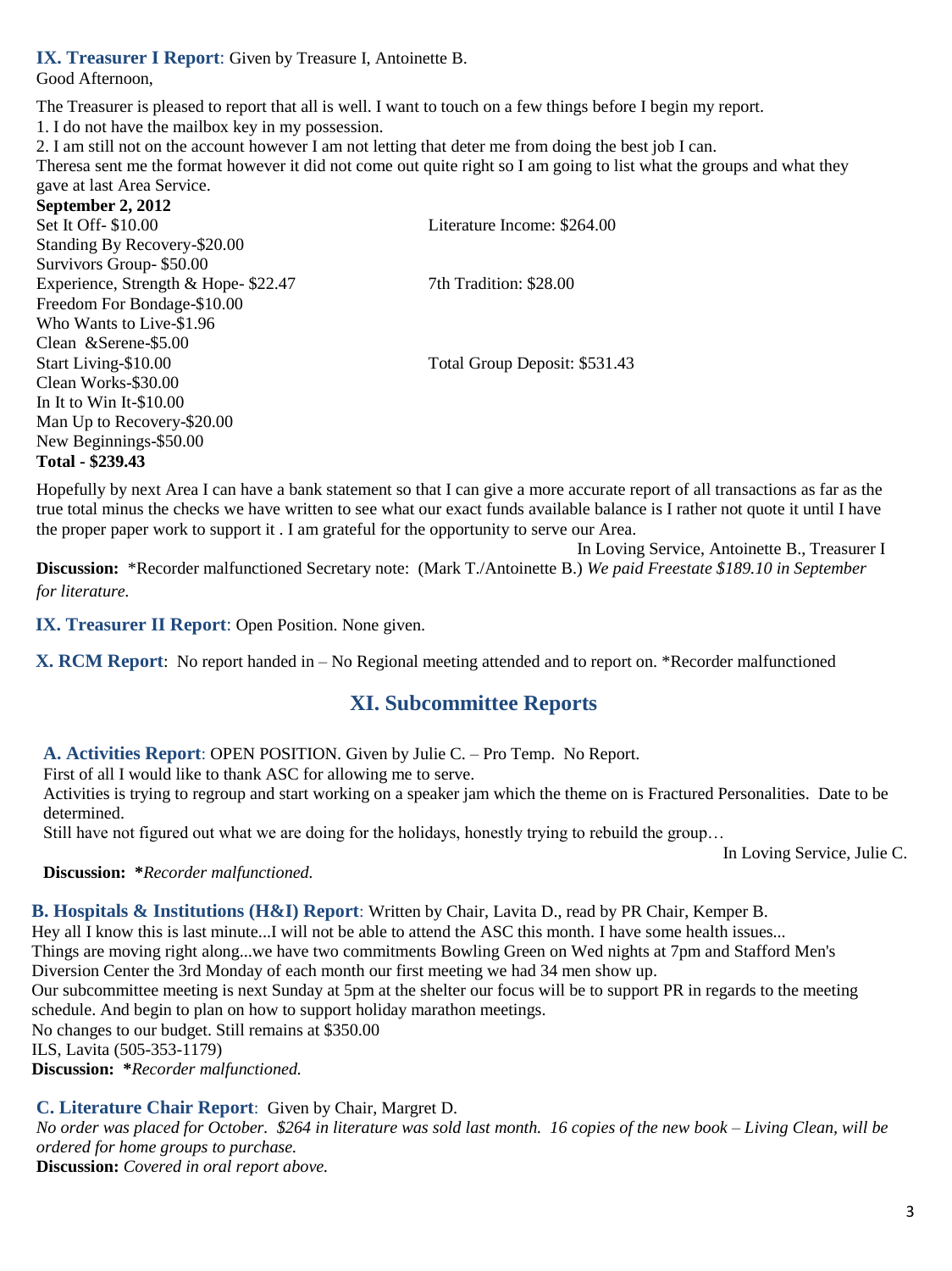# **XI. Subcommittee Reports** *(continued)*

#### **D. Outreach Report**: Given by Chair, Stephanie B.

#### **\*Unable to determine what was read at Area and no written report was not submitted to Secretary for October minutes.**

## **E. Public Relations (PR) Report**: Given by Chair, Kemper B.

Good afternoon,

I would like to thank you all for allowing me to serve. PR Met on Sunday, September 9<sup>th</sup> at the normally scheduled time. We went over the concern about the meeting list format. We voted to have the next PR meeting, scheduled for Sunday, October 14<sup>th</sup>, mainly to focus an entire hour to the meeting list re-design. We have been vocalizing this and urge anybody and everybody to attend. We also have started to discuss having a similar day for the website, especially concerning the Anniversaries page.

On September 17<sup>th</sup>, Web.com notified me through email that our domain name was set to expire in 5 days (the  $22<sup>nd</sup>$ ). I had only the choice to pay within 5 days, or let domain be unavailable until I received funds from the ASC. I decided to pay so that our website was still accessible. The notice, the receipt, and the invoice are all printed and are being handed in at today's ASC. I will be writing a motion to have these funds released so that I can be reimbursed. The amount being requested for reimbursement that was paid to Web.com was \$37.00. This would bring PR's budget to \$240.34.

Our next meeting will be held at the regularly scheduled time on October 14th. Again we urge all GSR's to please take the message back to their home groups that the meeting will be dedicating half of its time to coming up collectively with a better list format to be printed at the end of October.

In Loving Service, Kemper B. (RANA PR Chairperson) **Discussion:** (Stephanie B.) I have the new address for the Lie is Dead for updating the meeting list.

#### F. VRCC Director Report: Given by Chair, Gary T.  $\leftarrow$  Newlywed! CONGRATS Gary!

I would like to apologize for my recent absences to the meetings, I was very busy planning my wedding. I was also unable to attend the recent VRCC meeting for the same reason. I am fully committed to this position and am now back on track. The VRCC is in need of a Treasurer II. Needs 4yrs clean time with working knowledge of 12 Steps, Traditions, and Concepts. One Year VRCC EXP.

The 31<sup>st</sup> Convention is progressing nicely with all committee positions filled.

The 32<sup>nd</sup> Convention had its elections prior to the VRCC meeting and has filled the positions.

Thank You for letting me serve, Gary T

**Discussion:** (Gary T.) PR please post the VRCC Convention flyer on the RANA website, I can send a scanned copy for posting. (Kemper B.) I think I can handle posting as I worked out the issues from last time. This time I tried to post it early, but it was not on the VRCC website yet.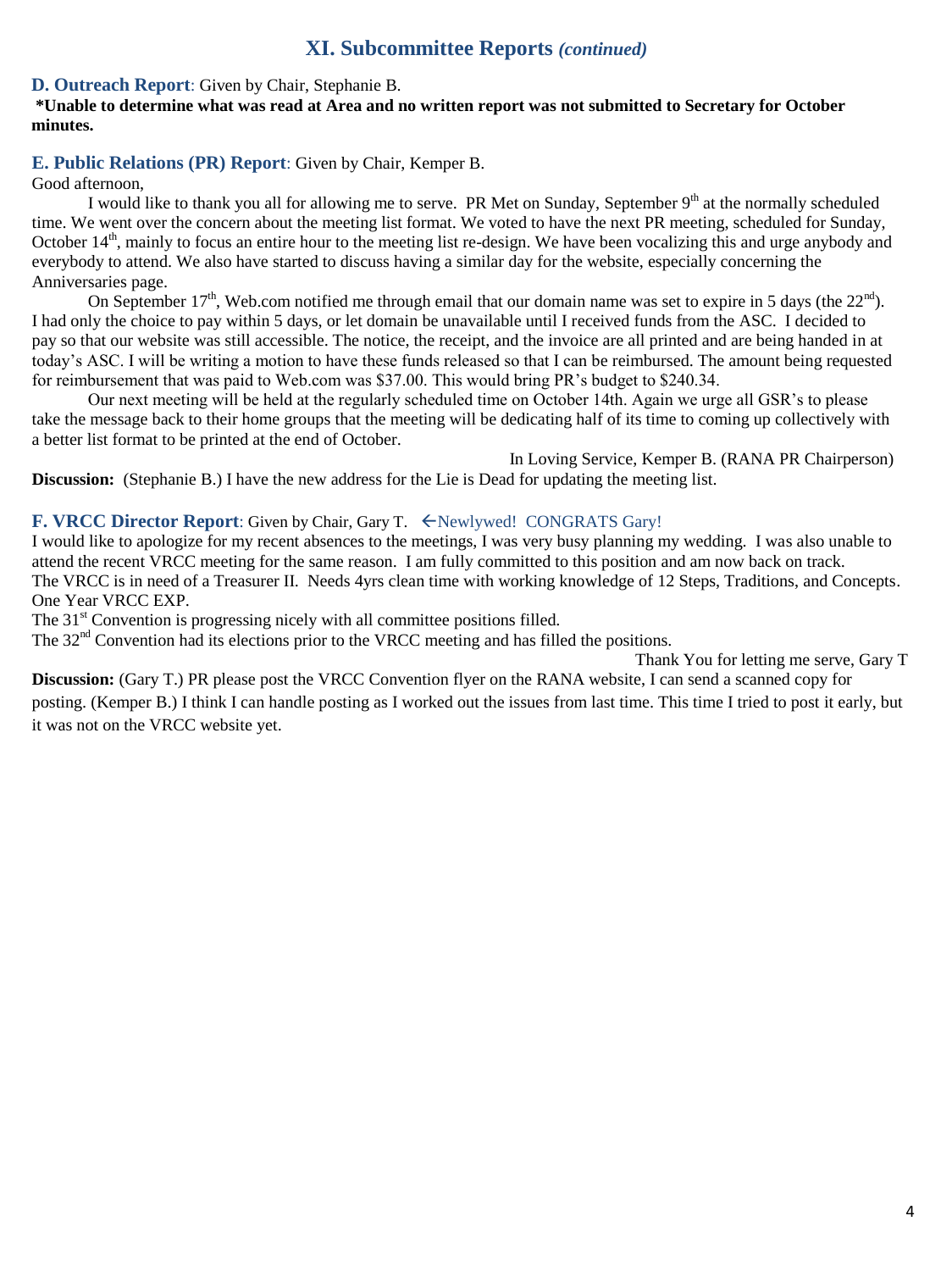# **XII. Group Service Representative (GSR) Reports**

| <b>HOME GROUP</b>                                                                                                                                                                                                                                                                                                                   | <b>GSR/ALT</b>                          | <b>DAYS AND TIMES</b>                   | # GROUP<br><b>MEMBERS</b> | # AVG. WKLY<br><b>ATTENDANCE/</b> | <b>GROUP</b><br><b>DONATION</b> | LIT.<br><b>ORDER</b> |  |
|-------------------------------------------------------------------------------------------------------------------------------------------------------------------------------------------------------------------------------------------------------------------------------------------------------------------------------------|-----------------------------------------|-----------------------------------------|---------------------------|-----------------------------------|---------------------------------|----------------------|--|
|                                                                                                                                                                                                                                                                                                                                     |                                         | OF MEETINGS                             |                           | <b>NEWCOMERS</b>                  |                                 |                      |  |
| 1. Set it Off                                                                                                                                                                                                                                                                                                                       | Tracy W. - Alt. GSR                     | Sun. 7 - 8:15pm                         | 3                         | 30/10                             | \$10.00                         | <b>UNK</b>           |  |
| GSR not communicating with the. Don't really know what's going on. We in need of home group members. How do I go about addressing<br>the issue we need more chairs for our meeting. Didn't receive the motions. Talk to Bunny about chairs.                                                                                         |                                         |                                         |                           |                                   |                                 |                      |  |
| Group Anniversaries: None reported.                                                                                                                                                                                                                                                                                                 |                                         |                                         |                           |                                   |                                 |                      |  |
| 2. Who Wants to Live                                                                                                                                                                                                                                                                                                                | Michelle G - GSR<br>Teresa N.- Alt. GSR | Mon. - Fri.12 - 1:00pm                  | 56                        | 90/6                              | \$61.06                         | \$188.60             |  |
| This group is doing good. Many newcomers weekly, we had our home group meeting on Oct 4 <sup>th</sup> and we have been announcing all open                                                                                                                                                                                          |                                         |                                         |                           |                                   |                                 |                      |  |
| positions daily! © I had Margret carry the the motions to our group.                                                                                                                                                                                                                                                                |                                         |                                         |                           |                                   |                                 |                      |  |
| Group Anniversaries: Terri C. - 20 yrs. Louis C. - 10 yrs. $\rightarrow$ Oct. 17 <sup>th</sup> Eat & Meet @ Faulkner Hall                                                                                                                                                                                                           |                                         |                                         |                           |                                   |                                 |                      |  |
| 3. In It to Win it                                                                                                                                                                                                                                                                                                                  | Kimberly K. - GSR                       | Mon. $7:00 - 8:30$ pm                   | 12                        | 40/10                             | \$10.00                         | \$0.00               |  |
| Good Day Family! Steelers won! Woo Hoo! Our home group is doing very well. Thank you to all that came out and supported our Unity<br>Picnic. It was a great day! We continue to have lots of speakers lined up. Thanks for letting me share. Have a lovely day.<br>Group Anniversaries: Matt J. $-1$ yr. on Oct. 29 <sup>th</sup> . |                                         |                                         |                           |                                   |                                 |                      |  |
| 4. Hope Fiends                                                                                                                                                                                                                                                                                                                      | Tony $S. - GSR$                         | Tue. 7 - 8:15pm                         | <b>UNK</b>                | 21/4                              | \$20.00                         | \$28.00              |  |
| Meeting is growing and is the only group that is studies from the It Works How & Why.                                                                                                                                                                                                                                               |                                         |                                         |                           |                                   |                                 |                      |  |
| Group Anniversaries: None                                                                                                                                                                                                                                                                                                           |                                         |                                         |                           |                                   |                                 |                      |  |
| 5. Standing by Recovery                                                                                                                                                                                                                                                                                                             | Steve S.- GSR                           | Tue. $7:30 - 8:30$ pm                   | 5                         | $9-10/1-2$                        | \$20.00                         | \$10.20              |  |
| Our GSR, Steve S. and Alt. GSR, Heather M. were unable to attend our home group meeting or Area this month so I am representing our                                                                                                                                                                                                 |                                         |                                         |                           |                                   |                                 |                      |  |
| group at Area today.                                                                                                                                                                                                                                                                                                                |                                         |                                         |                           |                                   |                                 |                      |  |
| Our general format is open discussion with a topic from the group on the Just For Today reading.                                                                                                                                                                                                                                    |                                         |                                         |                           |                                   |                                 |                      |  |
| Our home group met 1 week early on 9/25 as we had a 2 year celebration for Patricia S. this past Tuesday on 10/2. There were 5 home                                                                                                                                                                                                 |                                         |                                         |                           |                                   |                                 |                      |  |
| group members in attendance. We discussed the needs of the group, supplies, anniversary celebrations and voted on the 3 motions for<br>September.                                                                                                                                                                                   |                                         |                                         |                           |                                   |                                 |                      |  |
| This past month we had an average attendance of 9 with 2 being newcomers.                                                                                                                                                                                                                                                           |                                         |                                         |                           |                                   |                                 |                      |  |
| We have a total of 12 home group members, however they are not all active so we are in need of more home group members willing to serve                                                                                                                                                                                             |                                         |                                         |                           |                                   |                                 |                      |  |
| as Openers (make coffee and set up), Break down, Monthly Chairperson, Secretary, Treasurer and GSR.                                                                                                                                                                                                                                 |                                         |                                         |                           |                                   |                                 |                      |  |
| This month our finances are as follows:                                                                                                                                                                                                                                                                                             |                                         |                                         |                           |                                   |                                 |                      |  |
| Rent<br>\$30.00<br>\$6.00<br>Literature                                                                                                                                                                                                                                                                                             | Oct, Nov, Dec<br>Medallions             |                                         |                           |                                   |                                 |                      |  |
| Supplies<br>\$30.00                                                                                                                                                                                                                                                                                                                 |                                         | Sugar, cups, 2 Anniversary Celebrations |                           |                                   |                                 |                      |  |
| Area Donation<br>\$12.29                                                                                                                                                                                                                                                                                                            |                                         |                                         |                           |                                   |                                 |                      |  |
| Prudent Reserve \$10.00                                                                                                                                                                                                                                                                                                             |                                         |                                         |                           |                                   |                                 |                      |  |
| \$88.29<br>Total                                                                                                                                                                                                                                                                                                                    |                                         |                                         |                           |                                   |                                 |                      |  |
| For October we are celebration 2 home group members anniversaries - Patricia S. was 2 years clean on 10/1 and we celebrated on Tues. 10/2                                                                                                                                                                                           |                                         |                                         |                           |                                   |                                 |                      |  |
|                                                                                                                                                                                                                                                                                                                                     |                                         |                                         |                           |                                   |                                 |                      |  |
| the following night at our meeting with her telling us how she did it as well as fruit and yogurt after. Several newcomers also were in<br>attendance at got to share in how we support and celebrate the miracle of staying clean.                                                                                                 |                                         |                                         |                           |                                   |                                 |                      |  |
| Jodi L. will be 3 years clean this coming Thursday on 10/11 and we will be celebrating on Tuesday 10/16. Please come and celebrate Jodi's                                                                                                                                                                                           |                                         |                                         |                           |                                   |                                 |                      |  |
| 3 years with us - we will be having Vanilla Pound Cake and Strawberries - Yummy!                                                                                                                                                                                                                                                    |                                         |                                         |                           |                                   |                                 |                      |  |
| Thanks for allowing me to serve ~ Teresa                                                                                                                                                                                                                                                                                            |                                         |                                         |                           |                                   |                                 |                      |  |
| Group Anniversaries: Patricia S. - 2 yrs. on 10/1 - Celebration on 10/2. Jodi L - 3 yrs on 10/11, Celebration on 10/11                                                                                                                                                                                                              |                                         |                                         |                           |                                   |                                 |                      |  |
| 6. Clean Works                                                                                                                                                                                                                                                                                                                      | $Dot - GSR$<br>$N/A - Alt. GSR$         | Wed. 7 - 8:00pm                         | 8                         | $50 - 60/3 - 4$                   | \$50.00                         | \$25.00              |  |
| The group is running well, we have a few trusted and reliable servants contributing consistently each week. There seem to be more                                                                                                                                                                                                   |                                         |                                         |                           |                                   |                                 |                      |  |
| newcomers each week picking up tags. We are working together to keep the meeting an atmosphere of recovery to the best of our ability.                                                                                                                                                                                              |                                         |                                         |                           |                                   |                                 |                      |  |
| Group Anniversaries: None                                                                                                                                                                                                                                                                                                           |                                         |                                         |                           |                                   |                                 |                      |  |
| 7. The Lie Is Dead                                                                                                                                                                                                                                                                                                                  | Nelson-GSR                              | Wed. 7 - 8:15pm                         | $\omega$                  | $\blacksquare$                    | \$0.00                          | \$0.00               |  |
| ** Absent at Area 3 or more consecutive months**                                                                                                                                                                                                                                                                                    |                                         |                                         |                           |                                   |                                 |                      |  |
| 8. Start Living Group                                                                                                                                                                                                                                                                                                               | John C. - GSR<br>Robert - Alt. GSR      | Thu. 7 - 8:00pm                         | 8                         | 10/2                              | \$10.00                         | \$36.00              |  |
| None                                                                                                                                                                                                                                                                                                                                |                                         |                                         |                           |                                   |                                 |                      |  |
| Group Anniversaries: None reported                                                                                                                                                                                                                                                                                                  |                                         |                                         |                           |                                   |                                 |                      |  |
| 9. Freedom from Bondage                                                                                                                                                                                                                                                                                                             | Michael M. - GSR                        | Thur. 8 - 9:00pm                        | 5                         | $10-19/1$                         | \$0.00                          | \$25.00              |  |
| Group is doing well. Looking for a new meeting place. Lit order is \$25. Are not donating any money to Area this month. Group<br>Anniversaries: I am unaware of any upcoming celebrations.                                                                                                                                          |                                         |                                         |                           |                                   |                                 |                      |  |
| 10. Man Up to the                                                                                                                                                                                                                                                                                                                   | Cleo J. - GSR                           | Thur. 7 - 8:30pm                        | 10                        | $10 - 20/1$                       | \$0.00                          | \$51.20              |  |
| <b>Flatbook</b>                                                                                                                                                                                                                                                                                                                     |                                         |                                         |                           |                                   |                                 |                      |  |
| Our group is doing well. (thank-you).                                                                                                                                                                                                                                                                                               |                                         |                                         |                           |                                   |                                 |                      |  |
| Group Anniversaries: Joseph $-1$ yr. (date has not been determined yet).                                                                                                                                                                                                                                                            |                                         |                                         |                           |                                   |                                 |                      |  |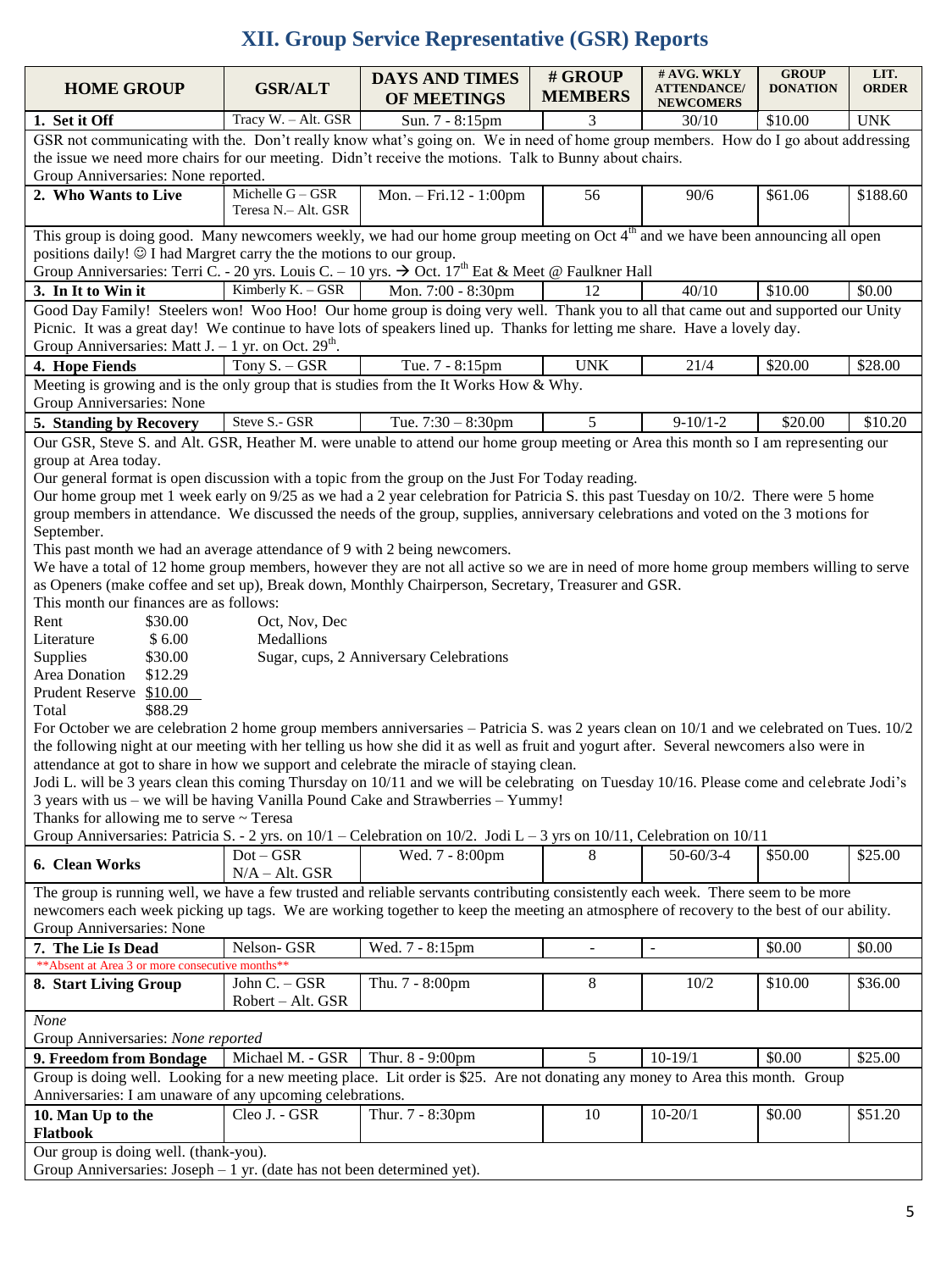| <b>HOME GROUP</b>                                                                                                                    | <b>GSR/ALT</b>   | <b>DAYS AND TIMES</b><br>OF MEETINGS | # GROUP<br><b>MEMBERS</b> | # AVG. WKLY<br><b>ATTENDANCE/</b><br><b>NEWCOMERS</b> | <b>GROUP</b><br><b>DONATION</b> | LIT.<br><b>ORDER</b> |  |  |
|--------------------------------------------------------------------------------------------------------------------------------------|------------------|--------------------------------------|---------------------------|-------------------------------------------------------|---------------------------------|----------------------|--|--|
| 11. New Beginnings                                                                                                                   | Tee Tee. - GSR   | Fri. $7 - 8:15$ pm                   |                           |                                                       | <b>UNK</b>                      | UNK                  |  |  |
| <b>ABSENT</b> – No Report                                                                                                            |                  |                                      |                           |                                                       |                                 |                      |  |  |
| Group Anniversaries: UNK                                                                                                             |                  |                                      |                           |                                                       |                                 |                      |  |  |
| 12. Primary Purpose                                                                                                                  | Tommy G - GSR    | Sat. & Sun. 12 - 1:30pm              | 5                         | $15/-$                                                | \$0.00                          | \$0.00               |  |  |
| The group is doing well, but we are in need out trusted servants and home group members.                                             |                  |                                      |                           |                                                       |                                 |                      |  |  |
| Group Anniversaries: None reported.                                                                                                  |                  |                                      |                           |                                                       |                                 |                      |  |  |
| 13. Experience, Strength                                                                                                             | Randall D. - Rep | Sat. 7 - 8:30pm                      | $10 - 25$                 | $40 - 70/5$                                           | \$25.10                         | \$24.90              |  |  |
| & Hope                                                                                                                               | Etta F.          |                                      |                           |                                                       |                                 |                      |  |  |
| No report.                                                                                                                           |                  |                                      |                           |                                                       |                                 |                      |  |  |
| Group Anniversaries: Tressee B. - 9 yrs on $10/20$ Cindy B. - 1 yrs on $10/27$                                                       |                  |                                      |                           |                                                       |                                 |                      |  |  |
| 14. Clean and Serene                                                                                                                 | Dominic E. - Rep | Fri. 10-11pm                         | $5(3 \text{ active})$     | $10 - 15/1$                                           | \$10.00                         | \$26.00              |  |  |
| Our meeting does need support and experienced members as well as home group members.                                                 |                  |                                      |                           |                                                       |                                 |                      |  |  |
| Group Anniversaries: None reported                                                                                                   |                  |                                      |                           |                                                       |                                 |                      |  |  |
| 15. Final Surrender                                                                                                                  | Michael D. - GSR | Mon., Tue., Fri. & Sat.              | 5                         | $12 - 15/2 - 3$                                       | \$3.00                          | \$92.90              |  |  |
|                                                                                                                                      |                  | 7-8:30pm                             |                           |                                                       |                                 |                      |  |  |
| Group is steady growing. Looking for some support from experience NA membeers.                                                       |                  |                                      |                           |                                                       |                                 |                      |  |  |
| Group Anniversaries: None as far as I know.                                                                                          |                  |                                      |                           |                                                       |                                 |                      |  |  |
| 16. Noon Beginnings                                                                                                                  |                  | Sat.-Sun. 12 -1pm                    | <b>UNK</b>                | <b>UNK</b>                                            | <b>UNK</b>                      | <b>UNK</b>           |  |  |
| <b>ABSENT</b>                                                                                                                        |                  |                                      |                           |                                                       |                                 |                      |  |  |
| Group Anniversaries: None reported.                                                                                                  |                  |                                      |                           |                                                       |                                 |                      |  |  |
| 17. Colonial Beach                                                                                                                   | Bill C. - GSR    | Fridays 7-8pm                        | 6                         | 23/7                                                  | <b>UNK</b>                      | <b>UNK</b>           |  |  |
| <b>Survivors Group</b>                                                                                                               |                  |                                      |                           |                                                       |                                 |                      |  |  |
| Colonial Beach Survivor Group had a good deal of new comers this month, even though our home group member attendance was low. We     |                  |                                      |                           |                                                       |                                 |                      |  |  |
| are glad to see an increase of new comers to our meetings and hope to see an increase in home group membership in the next year. All |                  |                                      |                           |                                                       |                                 |                      |  |  |
| visitors to Colonial Beach are welcome to attend our Friday night meetings. Thank you for allowing me to serve.                      |                  |                                      |                           |                                                       |                                 |                      |  |  |
| Group Anniversaries: Bill C. $-27$ years on 10/25                                                                                    |                  |                                      |                           |                                                       |                                 |                      |  |  |
| 18. Beautiful Butterflies of                                                                                                         | Dawn - Alt. GSR  | Saturday 10-11am                     | 4                         | $4 - 10/0 - 3$                                        | \$0.00                          | \$0.00               |  |  |
| <b>Recovery</b>                                                                                                                      | Terry Q.- GSR    |                                      |                           |                                                       |                                 |                      |  |  |

3 new yesterday, no group conscience due to only 1 home group member in attendance. Low attendance with strong spirit. Group Anniversaries: None.

# **XIII. 2 nd Quorum**

| <b>HOME GROUP NAME</b>                | P/A | <b>NAME</b>    | <b>POSTION</b>                                          |
|---------------------------------------|-----|----------------|---------------------------------------------------------|
| 1. Set It Off                         | P   | Tracy W.       | <b>GSR</b>                                              |
| 2. Who Wants to Live                  | P   | Michelle<br>G. | <b>GSR</b>                                              |
| 3. In It to Win It                    | P   | Kim K.         | <b>GSR</b>                                              |
| 4. Hope Fiends                        | P   | Tony S.        | <b>GSR</b>                                              |
| 5. Stand By Recovery                  | P   | Teresa C.      | Rep                                                     |
| 6. Clean Works                        | P   | Dot            | <b>GSR</b>                                              |
| 7. The Lie Is Dead                    | A   |                |                                                         |
| 8. Start Living Group                 | A   | John C.        | GSR *Proxy<br>vote for group<br>carried by<br>Teresa C. |
| 9. Freedom from Bondage               | P   | Michael<br>M.  | <b>GSR</b>                                              |
| 10. Man Up to the Flatbook            | P   | Cleo J.        | <b>GSR</b>                                              |
| 11. A New Beginning Group             | A   | Tee Tee        | <b>GSR</b>                                              |
| 12. Primary Purpose                   | P   | Tommy G.       | <b>GSR</b>                                              |
| 13. Experience, Strength &<br>Hope    | P   | Randall D.     | Rep                                                     |
| 14. Clean and Serene                  | P   | Dominic<br>Е.  | Rep                                                     |
| 15. Final Surrender                   | A   | Mike D.        | <b>GSR</b>                                              |
| 16. Noon Beginnings                   | A   |                |                                                         |
| 17. Colonial Beach Survivors<br>Group | P   | Bill C.        | <b>GSR</b>                                              |
| 18. Beautiful Butterflies             | P   | Jen. R.        | Rep                                                     |

# **XIV. Old Business**

**Regional Motion:** *See September Minutes for details.*  **Motion 157-4:**

*VOTE: For-9, Against-0, Abstaning-0 Motion – PASSED* **Area Motion(s):** 

**Motion 09/02-06:** Add under Article 3, Section 4 Quorum. A minimum of 8 Yes or No votes are required for a true RANA conscience when tallying regional motions.

*VOTE: For-9, Against-0, Abstaning-0 Motion – PASSED* **Motion 09/02-07:** Donate \$1,000 to the Central Atlantic Region. *VOTE: For-8, Against-0, Abstaning-0 Motion – PASSED*

**Motion 10/07-05:** Maker: Rudolph C. 2<sup>nd</sup> by: Dot. G.

*\*Removed. To be discussed in November Old Business*

To host an Area Convention.

**Intent:** To help promote Unity for our Area and fun in blessed fellowship

**Discussion:** *See New Business – XVII.*

# **XV. Open Sharing**

*Nothing shared.*

| 2 <sup>st</sup> QUORUM CALL - Must 4 per Bylaws |    |  |  |  |
|-------------------------------------------------|----|--|--|--|
| Group Represented                               | 14 |  |  |  |
| <b>Procedural Votes</b>                         | 14 |  |  |  |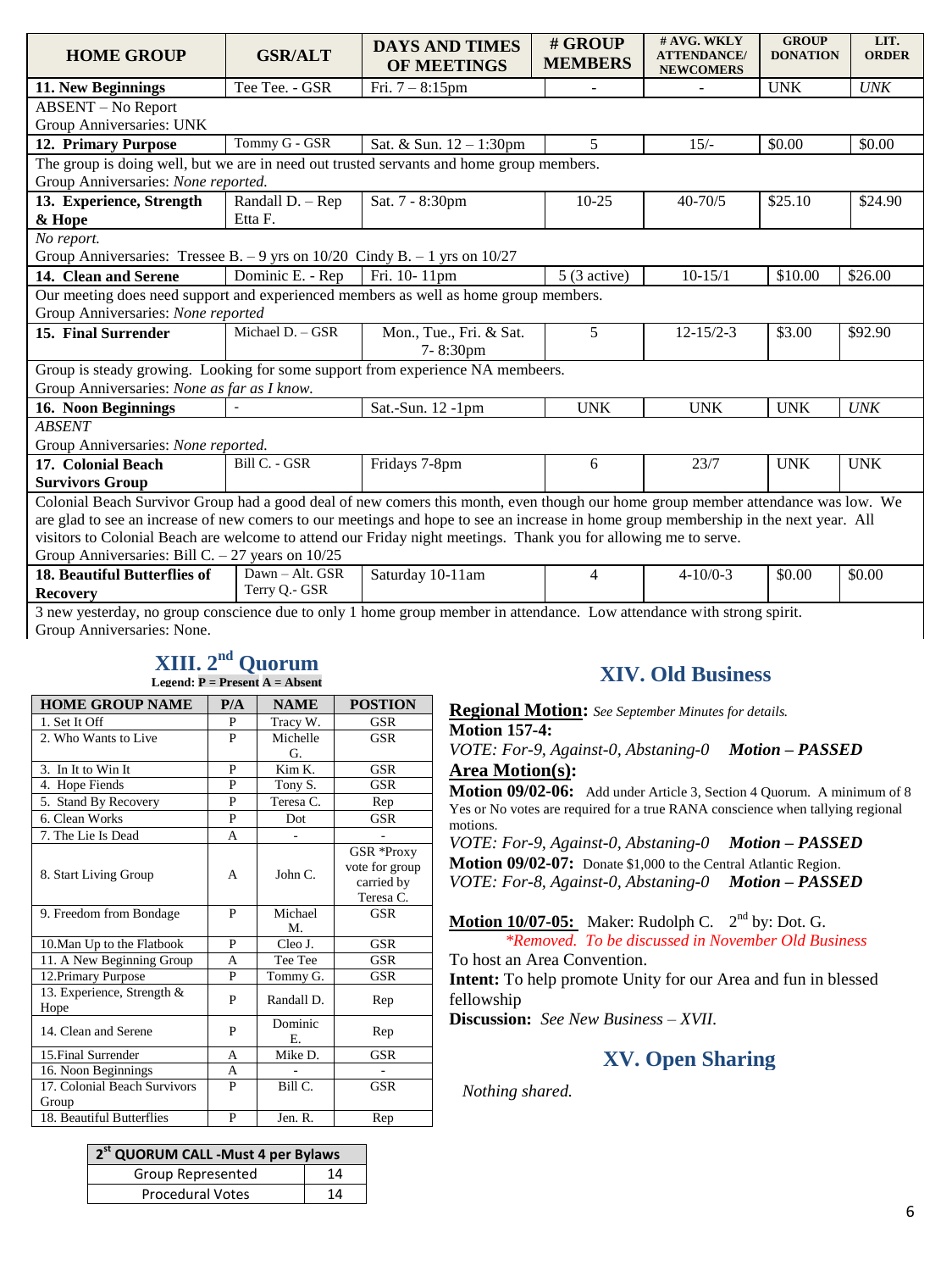# **XVI. Elections for Open Positions**

\*Treasurer II \*Vice Literature Chair \*Activities Chair *\*See your copy of the Bylaws for qualifications*

\*Resended. To be discussed in November Old Business

Literature Chair: Motion 10/07-04: Maker: Rudolph C. 2<sup>nd</sup> by Dot C.

To vote Julie C. back into as Activities Chair.

Intent: To keep the position filled.

Discussion: (Mark T.)*Qualification already met as she was the previous chair and is stepping back up to the position. VOTE: For=11, Against= 0, Abstain= 0 Motion UNANIMOUSLY –PASSED*

*Congratulations Julie C. – RANA Activities Chair!*

*\*Please see New Business on page 8.*

### **XVII. New Business**

#### .**Area New Business Motions:**

**Motion 10/02-05:** Maker: Rudolph C. 2<sup>nd</sup> by: Dot. G. To host an Area Convention.

**Intent:** To help promote Unity for our Area and fun in blessed fellowship **Discussion:**

*Pros: (Rudolph C.) More unity. Last time we hosted in 2012 in helped me in my service work.*

*Cons: (Greg G.) Money, we just voted to give \$1K to Region. I just think it needs more discussion – where is it going to be, who is going to support it/how will we pay for it if we are doing this a convention by ourselves. We need to determine if the Area our members will come and support it, who is going to help make it happen.*

*(Gary T.) I can get the budget from the VRCC Convention so groups can see what they are voting into. (Mark T.) We are discussing an Area Convention, not a Regional Convention, correct? (Michael M.) Should we do a Straw Poll of our groups.(Rudolph C.) I posted this motion because several members said they would like to have one. (Greg G.) Based on the new structure of Narcotics Anonymous, I would suggest that this motion be resended and the GSRs conduct a Straw Poll of their home groups to see they have interest in having a convention.*

*(Mark T.) Rudolph that is entirely up to you, but if we send this back to groups as is we will be obligated to have a convention. (Rudolph C.) I will resend and we can discuss next month. (Teresa C.) I will put this in Old Buisness and call it out in the body of the email I send out with the Minutes to remind GSRs to discuss at their home groups. (Greg G.) Can we get this added to the agenda for November so this will be discussed? (Mark T.) Done.*

**Motion 10/02-06:** Maker: Kemper B. (PR) 2<sup>nd</sup> by: N/A *\*Budgeted* To reimburse – PR Chairperson\$37.00 from PR budget to cover expense of domain renewal on 9/21/12. Invoice attached. Intent: To account for expense necessary to keep RANA website up and running.

*\*Invoice in Secretary files; with motion.*

**Discussion:** (Kemper B.) *Budget was well appropriated as we have one printing on the meeting lists and from our starting budget of \$900 we have \$240 remaining.*

**Motion 10/02-07:** Maker: Rudolph C. 2<sup>nd</sup> by: Dot G. *<i>\*Resended* 

#### To orchestrate a better system of GSR Reports than just "free for all" reporting. eg. Secretary calling out the home groups. **Intent:** To promote fluidity within Area.

**Discussion:** *Not to be entered into By Law – Secretary will call out groups to give their GSR reports moving forward.*

**Motion 10/07-08:** Maker: Greg G.  $2<sup>nd</sup>$  by: Kim K \*To be VOTED on by Groups, brought to November ASC Add under Article 8, Section 1 – All GSR's or designated representative must be present to carry their groups vote. No Proxy Voting.

**Intent:** To hold our leaders trusted servants responsible to those they serve. Concept 4.

**Discussion:** (Greg G.) If representatives are allowed to email their vote to the Secretary to read/vote for them that opens up a whole world of issues specifically if they are part of a motion that is being discussed at that meeting and there is nothing in our By Laws about this. (Jen R.) This used to be a big issue when folks would come in, vote and leave. (Mike D.) I don't think this is an issue. (Gary T.) At VRCC if you aren't present nothing you send is counted or entered into the minutes.

Pro: see Intent

Con: If my group has a vote am I am not able to make it to Area or find a representative, like being sick at the last minute or I wreck my car on the way.

*Note: If passed this will be an amendment to our By Laws.*